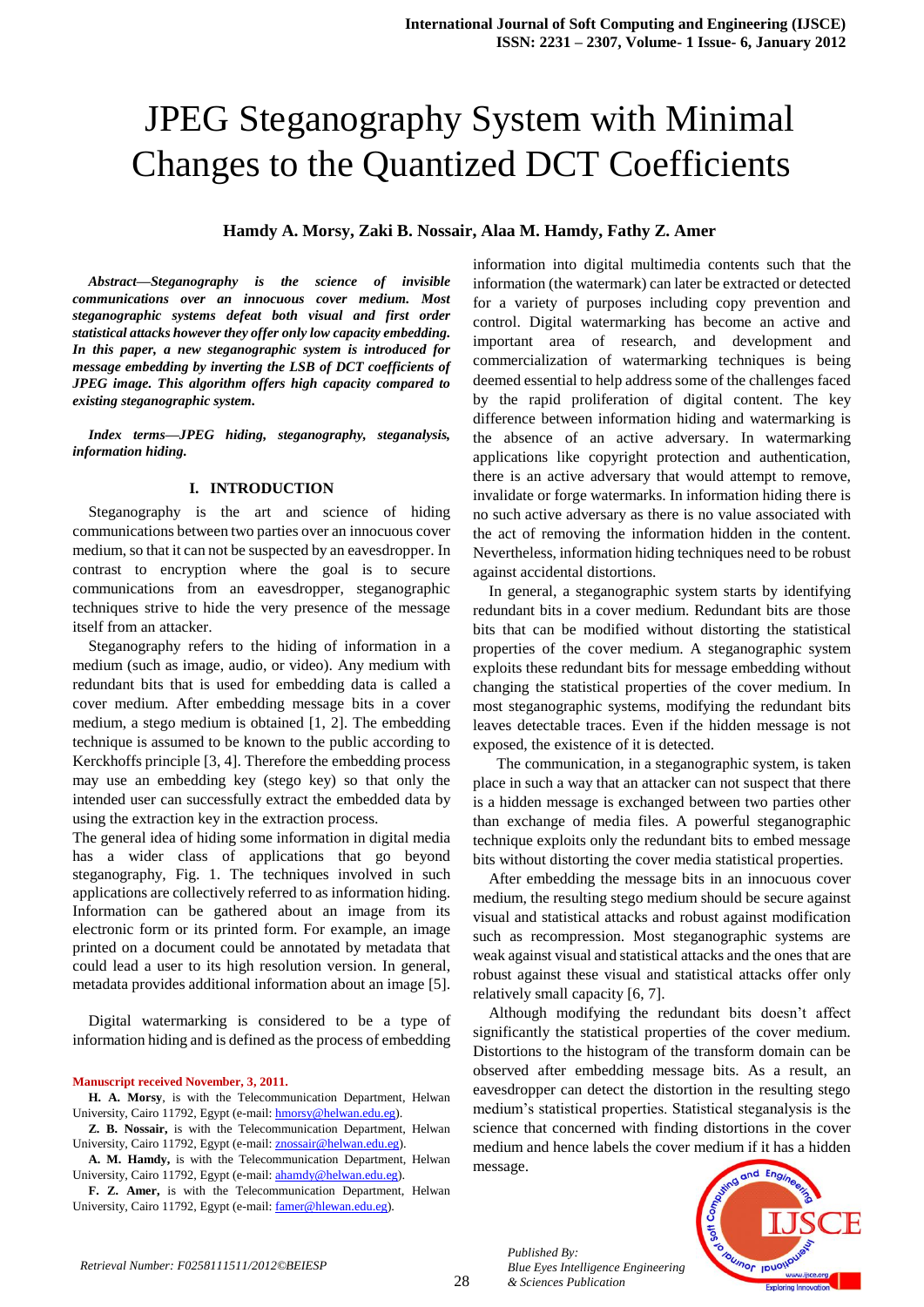

**Fig. 1 Steganography and related fields**

Internet users transmit digital pictures over email and other Internet communication. JPEG is one of the most common formats for images. As a result, this format is the best candidate for using as a cover medium for exchanging secret messages without raising an eavesdropper's suspension. The Least-significant bits (LSB) of nonzero of discrete cosine transform (DCT) coefficients are modified for message embedding.

In this paper, a new technique, the Inverted Steganographic Algorithm (ISA), is introduced for message embedding in the LSB of nonzero AC DCT of JPEG images. This steganographic system is based on inverting each LSB bit flipped by message bit with the corresponding bit in the pair of values (PoVs) of the DCT coefficients. The nonzero AC DCT coefficients are divided into pairs of values , for example  $(1,2)$ ,  $(-1,-2)$ ... etc, if the selected bit is different from the data bit, the LSB bit will be inverted and the first next LSB bit in the same PoVs will be inverted too . As a result, the total changes due message embedding will be zero given that the maximum message embedding limited to the lower number of bits in each PoVs. More data bits can be embedded with preserving the statistical properties of the cover medium. This algorithm provides maximum capacity compared to the state of the art steganographic algorithms. The performance will be studied on both spatial domain and transform domain.

 The rest of this paper is organized as follows. In section II, JPEG image format is introduced. ISA algorithm is presented in section III. Comparisons between the proposed algorithm and the current steganographic algorithms and simulation results are presented in section IV. Conclusions are presented in section V.

#### **II. JPEG IMAGES**

#### *A. Steganography*

In JPEG image formats, Joint Photographic Expert Group, each 8 x 8 block of pixels of the image are transformed into 64 DCT coefficients. The DCT coefficients  $F(u, v)$  of an 8 x 8 block of image pixels  $f(x, y)$  are given by:

$$
F(u, v) = \frac{1}{4} C(u)C(v) \left[ \sum_{x=0}^{7} \sum_{y=0}^{7} f(x, y)^* \cos \frac{(2x+1)u\pi}{16} \cos \frac{(2y+1)v\pi}{16} \right] \tag{1}
$$
  
Where  

$$
C(x) = \begin{cases} \frac{1}{\sqrt{2}} & x = 0 \end{cases}
$$

$$
1
$$
 otherwise

 $\vert$ 

Afterwards, the following operation quantizes the coefficients:

$$
F^{Q}(u,v) = \left[ \frac{F(u,v)}{Q(u,v)} \right],
$$
 (2)

Where  $Q(u, v)$  is a 64-element quantization table.

We can use the least-significant bits of the quantized DCT coefficients as redundant bits in which the secret message can be embedded. The modification of a single DCT coefficient affects all 64 image pixels [8]. Fig. 2 shows an image (standard Baboo test image 512x512) with its frequency of occurrences of DCT coefficients.



**Fig. 2. Standard test image and its histogram: (a) Bridge, (b) The histogram**

The DCT coefficients are divided into pairs of values (PoVs), for example (1, 2), (-1, -2), (3, 4)... etc. Fig. 2 shows the histogram of frequency of occurrences of DCT coefficients, one can notice that the odd DCT coefficients occur more frequently than the adjacent even DCT coefficients. As an assumption, the message bits are uniformly distributed. As a result, embedding this type of message can significantly distort the first order statistical properties of the JPEG image.

The Jsteg algorithm, by Derek Upham, was the first publicly available steganographic system for JPEG images. Its embedding technique sequentially replaces the least-significant bit of DCT coefficients with the message's data. This algorithm excludes the DC DCT coefficients and the values zeros and ones of AC DCT coefficients. With

uniformly distributed message bits, every pair of values will be equalized after embedding [11, 12, 13].

*Blue Eyes Intelligence Engineering* 

*Published By:*

*& Sciences Publication* 

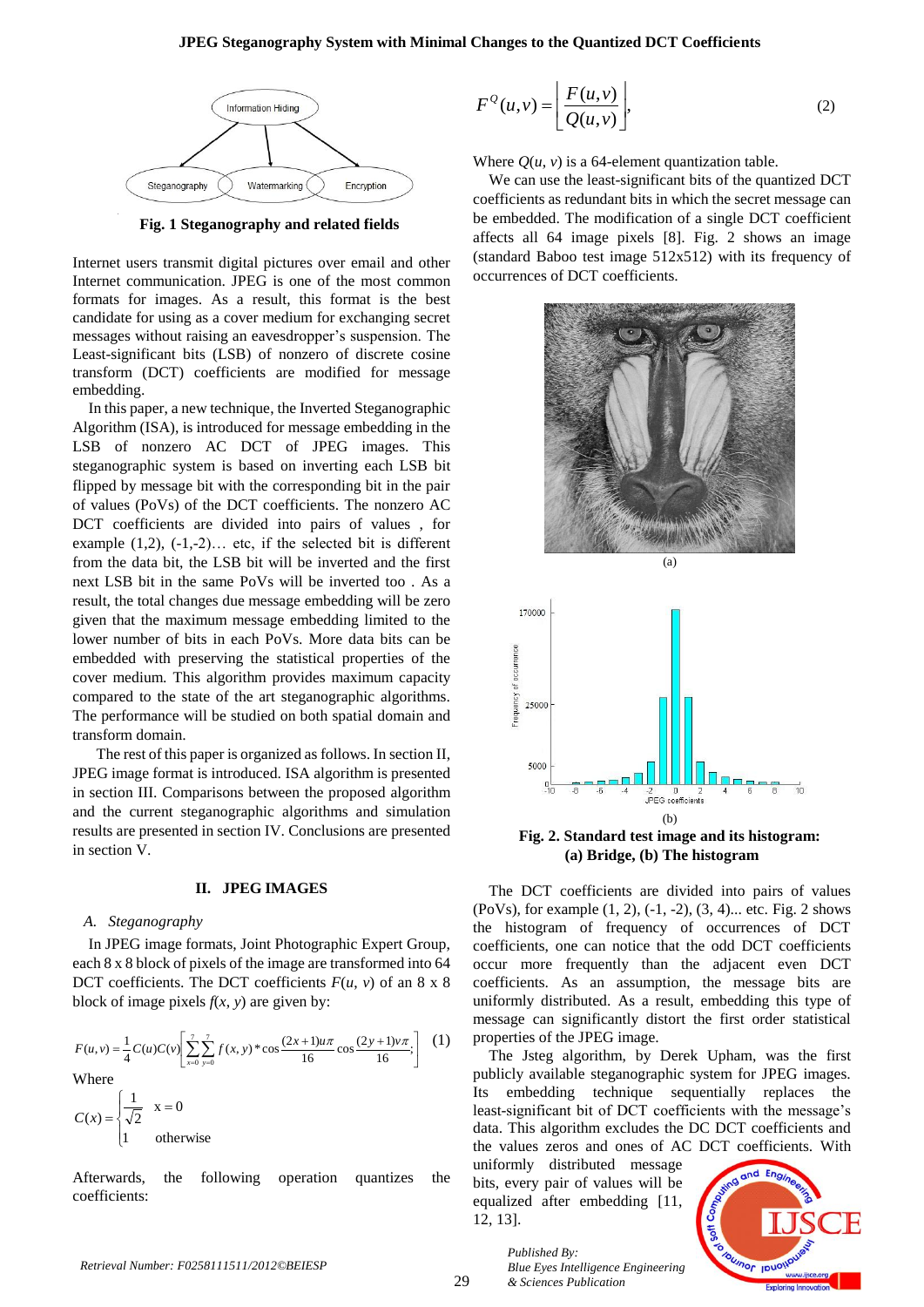# *B. Steganalysis*

Assume k is the distinct AC DCT coefficients of a JPEG image and c is the nonzero AC DCT coefficient index of DCT transform and the frequency of occurrence of two adjacent DCT coefficients are  $n_i$  and  $n_{i+1}$ . One can observe that the absolute value of frequency of occurrences of the histogram is monotonically decreasing as shown in Fig. 2, which means that  $n_i > n_{i+1}$ . For a uniform distributed message, the number of frequency of occurrences of the LSB of nonzero AC DCT coefficients  $n_{i}^{*}$  and  $n_{i+1}^{*}$  will be equal due to message embedding. The following relation can be hold:

$$
|\mathbf{n}_{i} - \mathbf{n}_{i+1}| \geq |\mathbf{n}_{i}^{*} - \mathbf{n}_{i+1}^{*}|. \tag{3}
$$

Based on this observation, Westfeld and Pfitzmann designed a first order statistical test to detect the similarity of the PoVs of stego images [9, 10]. This statistical steganalysis is known as Chi-square attack.

The average number of each pair of values is given by:

$$
n_i^* = \frac{(n_i + n_{i+1})}{2} \tag{4}
$$

And the Chi-square test can be calculated as:

$$
x^{2} = \sum_{i=1}^{k} \frac{(n_{i} - n_{i}^{*})^{2}}{n_{i}^{*}}
$$
 (5)

The probability of embedding as a function of Chi-square value is given as:

$$
p = 1 - \frac{1}{2^{\frac{k-1}{2}} \Gamma(\frac{k-1}{2})} \int_{0}^{x^2} e^{-\frac{t}{2}} t^{\frac{k-1}{2} - 1} dt
$$
 (6)

Where  $k$  is the degree of freedom  $-1$ , the distribution of DCT coefficients of a JPEG image can be tested for uniform distribution using equation (5). Fig. 3 shows the histogram of stego image with 100 % embedding rate using Jsteg algorithm. It is clear that, every pair of values are equal due to embedding message of uniform distribution.



**Fig. 3 The histogram of a stego image (Jsteg algorithm)**

## **III. ISA ALGORITHM**

The ISA algorithm embeds message bits by modifying the redundant bits in the cover medium (such as image, audio, or video). JPEG image format is the most widely used image format on the web, as a result, it is a good cover medium for information hiding. Modifying the Least significant bits of the nonzero AC discrete cosine transform (DCT) will be secured against visual attacks [14, 15]. An encryption key is needed to transmit the minimum number of each pair of values PoVs, so more message bits can be embedded to the DCT coefficients on the account of adding distortions to the first order statistical properties. After reaching the maximum limit of embedding, the rest of nonzero AC DCT coefficients will be divided into segments of equal length m. The LSB bits of the nonzero AC DCT will be modified to preserve the ration of even to odd DCT coefficients. A polarity bit is added to each segment to identify whether the data bits or its complements were sent [1].

The total number of all possible combinations of zeros and ones in a segment of length m are equal and is given by:

$$
M = mx2^{m-1} \tag{7}
$$

In each segments, there are zeros and ones, the idea is to maximize the ratio of even to odd coefficients to preserve the histogram of the DCT coefficients. Segments with more zeros than ones will be omitted, since the complement of these segments is used. The total number of all combinations of bits with value zero and one are given as:

$$
M_0 = M - (m - k) \sum_{k=0}^{(m-1)/2} \binom{m}{k}
$$
  

$$
M_1 = M - k \sum_{k=0}^{(m-1)/2} \binom{m}{k}
$$
 (8)

Equation (7) gives the total number of all possible combinations of zeros and ones in a segment of length m. for the whole message, equation (8) can be considered as the average number of zeros and ones respectively. One can obtain the optimum segment length of the rest of nonzero AC DCT coefficients by comparing the ratio of zeros and ones to the ratio of even and odd DCT coefficients. The ratio  $R_0$  of zeros to the total number of bits can be calculated as:

$$
R_0 = M_0 / (M_0 + M_1)
$$
\n(9)

The ratio  $R_0$  with odd segment lengths increases with a step smaller than that with even segment lengths. However, the optimum segment length is only determined by checking the ratio of even to odd AC DCT coefficients of a given cover media.

A stego key that contains the minimum of every PoVs and the optimum segment length is sent with the secret message. Identify the message end by the word end of file.

*A. Embedding Algorithm*

*Published By:*

*& Sciences Publication* 

*Blue Eyes Intelligence Engineering* 

- 1) Encrypt message bits with encryption algorithm.
- 2) Apply DCT transform and quantization for image compression in JPEG image format.

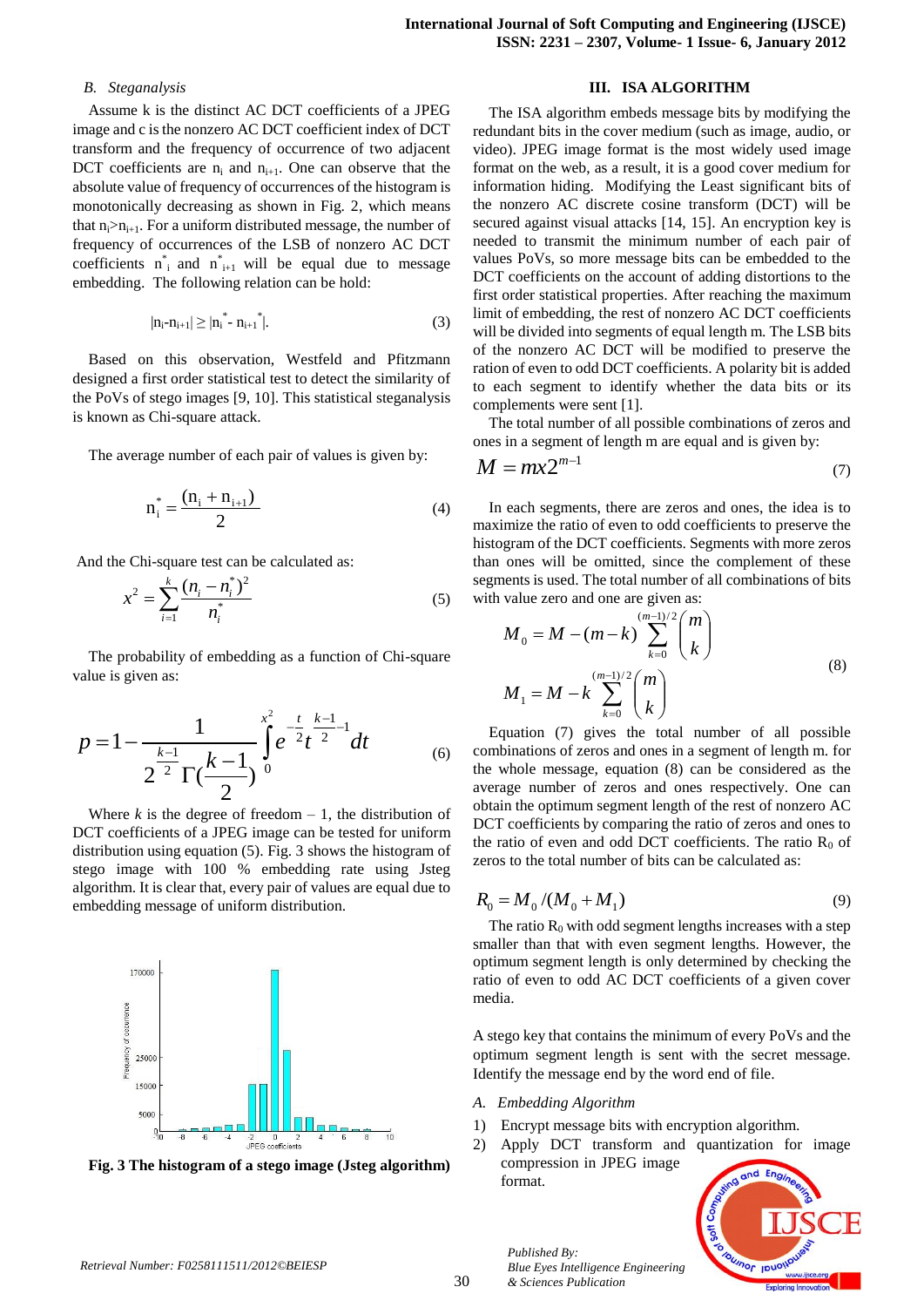- 3) Find the minimum of each pair of values in DCT transform excluding the DC and the zero AC DCT coefficients.
- 4) Determine the maximum embedding capacity by adding up the results in step 3.
- 5) Calculate the optimum segment length m.
- 6) Embed the stego key.
- 7) Sequentially embed the message bits in the selected AC DCT coefficients.
- 8) If you don't reach the end of file word , embed in the rest of nonzero AC DCT coefficients.
- 9) Use Huffman coder for image encoding.

#### *B. Extracting Algorithm*

- 1) Decode the compressed image using Huffman Decoder.
- 2) Extract the stego key.

 $\left\lfloor \frac{1}{2} \right\rfloor$ 

- 3) Convert odd coefficients into ones and even coefficients into zeros.
- 4) Append first the ones and zeros in the limited number of each PoVs
- 5) Stop decoding the message if you reach the end of file.
- 6) Repeat step 4 for the rest of DCT coefficients and append the extracted data into a file.
- 7) Decrypt the message bits using decryption algorithm.

In ISA technique, the maximum embedding capacity with preserved histogram depends mainly on the minimum in every pair of values (PoVs). Assume H is a one dimensional matrix representing the frequency of occurrence of DCT coefficients of a JPEG image and  $h_i$  is the frequency of occurrence of quantized value *i*, then

$$
H = [\dots \quad h_{2}, h_{-1}, h_{0}, h_{1}, h_{2}, \dots] \tag{10}
$$

To fully utilize and divide the H matrix into integer number of PoVs, all nonzero AC DCT coefficients, the minimum and maximum quantized coefficients, should be even. The minimum and maximum values of quantized coefficients can be calculated as

$$
h_{\min} = \begin{cases} \min(H) & \text{if } \min(H) \text{ is even} \\ \min(H) - 1 & \text{otherwise} \end{cases} \tag{11}
$$
\n
$$
h_{\max} = \begin{cases} \max(H) & \text{if } \max(H) \text{ is even} \\ \max(H) + 1 & \text{otherwise} \end{cases} \tag{12}
$$

And the total number of nonzero AC DCT coefficients  $n_{AC}$  is given by:

$$
n_{AC} = N - n_{DC} - n_0 \tag{13}
$$

Where N is the total number of DCT coefficients,  $n_{DC}$  is the DC DCT coefficients, and  $n_0$  is the zeros AC DCT coefficients.

After dividing the quantized AC DCT coefficients into integer number of PoVs, the maximum embedding capacity is limited by the lower value in every PoVs and can be calculated as:

$$
C_p = \sum_{i} \left| \min(h_i, h_{i+1}) \right| \tag{14}
$$

And the embedding capacity of the rest of the AC DCT coefficients is given by:

$$
C_r = n_{AC} - C_p \tag{15}
$$

The embedding efficiency is given by:

$$
\eta = \frac{C_p + C_r (1 - 1/m)}{n_{AC}}
$$
(16)

#### **IV. SIMULATION RESULTS**

ISA algorithm preserves the histogram of frequency of occurrences as long as the message size doesn't exceed the maximum embedding limit  $C_p$ . As more data bits embedded to the cover medium, the histogram starts to show deviation from the histogram of the original image. Embedding data in the nonzero AC DCT coefficients are based on pairs of values method which means that every two adjacent coefficients can exchange values. The histogram of the DCT coefficients will be affected by the message bits when exceeding the maximum limit and this modifications can be detected [15, 16, 17].

Let's define  $D_{AC}$  as the difference between the cover medium and the stego medium histogram of the frequency of occurrence of DCT coefficients and define it as the change density and  $M_m$  as the message size in bits. For  $M < C_p$  the change density will be zero for  $M > C_p$ , the following relation can be hold:

$$
D_{AC} = p_m \frac{M_m - C_p}{n_{AC}} x 100
$$
 (17)

Where  $p_m$  is the probability that the messages bits is different from the LSB of AC DCT coefficients. For uniform distributed messages bits  $p_m=1/2$ .

The change density  $D_{AC}$  is zero, when the message size is within the limit of maximum limit. A comparison of change density between Inverting Steganographic Algorithm (ISA) and Jsteg and F5 algorithms based on the absolute value of changes made to the nonzero AC DCT coefficients of an image (Baboo image) [18] is shown in Fig. 4. DEA is a direct embedding algorithm which is a modified version of the Jsteg algorithm without any processing on the AC DCT coefficients and including the value one for embedding [19].

The state of the art algorithms that can be taken as a reference for measuring the performance of ISA algorithm are Jsteg, Outguess and F5 algorithm. Since Outguess utilize only 50 % of the available capacity, it is not included in this comparison. From Fig. 4 it can be noticed that ISA algorithm doesn't affect the first order statistical properties of the standard test image until reach the maximum embedding limit determined by this techniques which in this case approximately 35 %. The optimum segment length is calculated for this image as 5 bits

including the polarity bit.



*Published By: Blue Eyes Intelligence Engineering & Sciences Publication* 

*Retrieval Number: F0258111511/2012©BEIESP*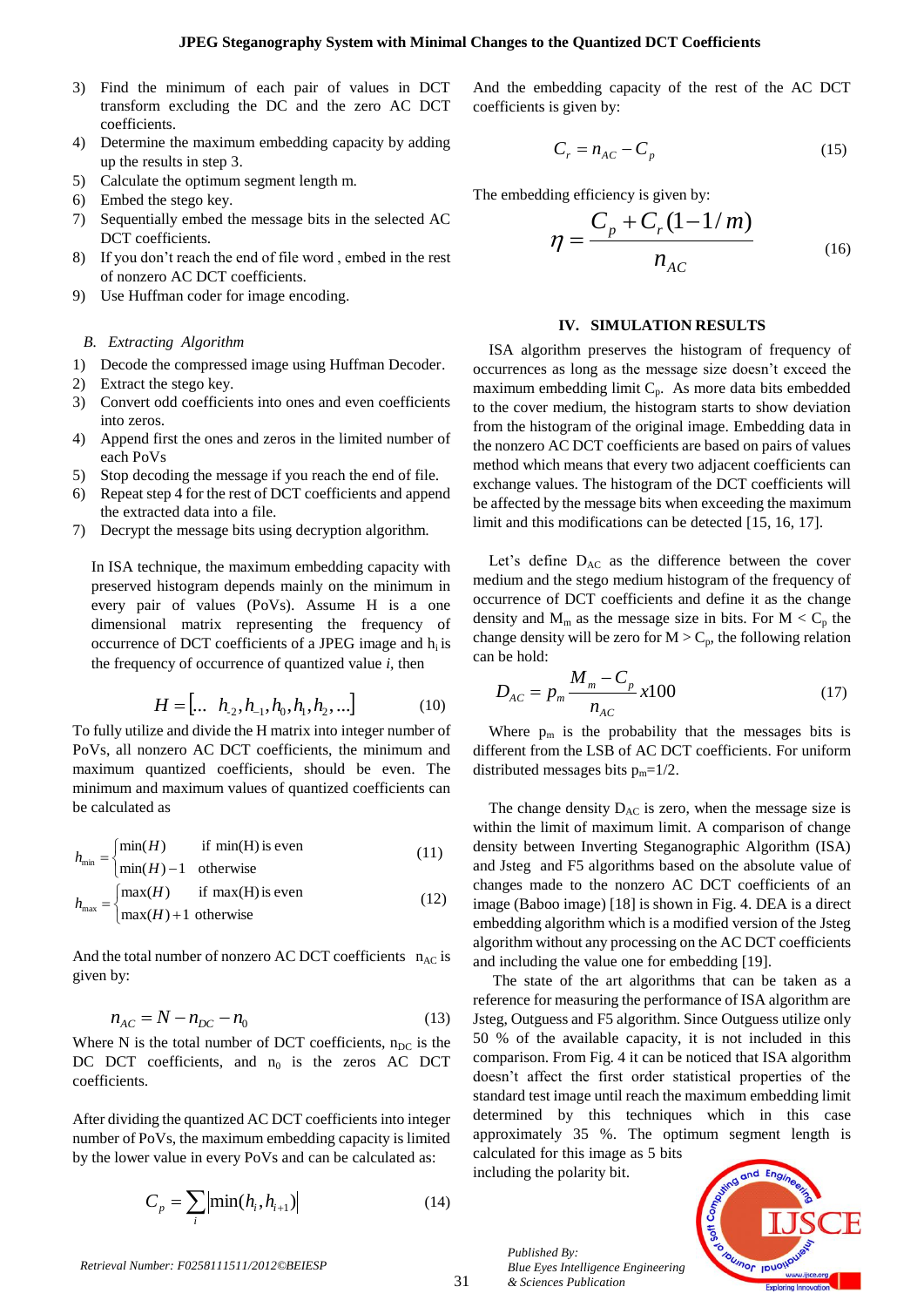Change density is calculated in this region based on the worst case scenario which is 40 % change density of the remaining nonzero AC DCT coefficients. The size of an image and its textural properties affect the maximum limit of embedding data bits using different steganographic systems.



**Fig. 4. A comparison between ISA algorithm and DEA, Jsteg and F5 algorithm**

There is a tradeoff between the capacity of embedding and change density; the maximum capacity required the maximum change density will be introduced to the histogram. Fig. 5 shows some standard test images of size 512x512 of different textural properties used for capacity measurements. ISA algorithm offers high capacity with minimum change density as shown in Table 1.



# **Fig. 5. Standard test images from left-top Barbara, Boat, Camera man, and Jungle and from left- bottom Lena, Living room, Mandrill, and Pirate**

| Test images    | Capacity in bits |               |                |          |
|----------------|------------------|---------------|----------------|----------|
|                | <b>ISA</b>       | <b>J</b> steg | F <sub>5</sub> | Outguess |
| Barbara        | 52059            | 40050         | 39892          | 20025    |
| <b>Boat</b>    | 57299            | 41966         | 45229          | 20983    |
| Camera<br>man  | 27569            | 22572         | 20393          | 11286    |
| Jungle         | 92815            | 71522         | 68853          | 35761    |
| Lena           | 35621            | 28035         | 26992          | 14017    |
| Living<br>room | 41028            | 34041         | 31025          | 17020    |
| Mandrill       | 33847            | 26555         | 25990          | 13277    |
| Pirate         | 41185            | 34126         | 31201          | 17063    |

**TABLE I: CAPACITY MEASUREMENTS (IN BITS) USING VARIOUS EMBEDDING ALGORITHMS**

From Table I, one can notice that the ISA algorithm outperforms the current existing algorithm. The ISA algorithm is divided to two parts one is the inverting technique and if more data bits to be embedded, the rest of the nonzero AC DCT coefficients are divided into segments of equal length to equalize the even to odd ratio of the cover medium. This technique defeats both visual and first order statistical attacks.

## **V. CONCLUSION**

ISA algorithm outperforms current existing steganographic systems and can not be detected in both visual and statistical attacks. The histogram of frequency of occurrence of AC DCT coefficients is preserved if the maximum embedding capacity is limited to the lowest of the values of each pair of values PoVs. This technique minimizes the changes introduced to the first order statistical properties of the cover media due to message embedding by preserving the even to odd ratio for large message embedding.

### **REFERENCES**

- 1. Hamdy A. Morsy, Zaki B. Nossair, Alaa M. Hamdy, and Fathy Z. Amer, "Utilizing Image Block Properties to Embed Data in the DCT Coefficients with Minimum MSE," *International Journal of soft computing and Engineering* vol. 1, no. 4, pp. 449-453 , 2011.
- 2. Hamdy A. Morsy, Zaki B. Nossair, Alaa M. Hamdy, and Fathy Z. Amer, " Optimum segment length for embedding in the LSB of JPEG images with Minimum MSE," *International Journal of Computer and Electrical Engineering* vol. 3, no. 3, pp. 72-77 , 2011.
- 3. A. Kerckhoffs, "La Cryptographie Militaire", *Journal des Sciences Militaires,* 9th series, IX pp 5–38; Feb. pp 161–191, Jan. 1883.
- 4. R. J. Anderson, and F.A. Petitcolas, " On the limits of Steganography," *J. Selected Areas in Comm.*, vol.16, no. 4, pp. 474–481, 1998.
- 5. Mehdi Kharrazi, Husrev T. Sencar, and Nasir Memon " Image Steganography: Concepts and Practice," WSPC/Lecture Notes Seriesm, April 22, 2004.
- 6. A. Westfeld, "F5—A Steganographic Algorithm High Capacity Despite Better Steganalysis," *Springer-Verlag Berlin Heidelberg*, 2001.
- 7. N. Provos, and P. Honeyman, "Detecting Steganographic Content on the Internet," *CITI Technical Report* 01-11, 2001.
- 8. N. Provos, and P. Honeyman, "Hide and Seek: An introduction to steganography," *IEEE Computer security* 15407993/03, 2003
- 9. A. Westfeld, "Detecting Low Embedding Rates, ", 5<sup>th</sup> Information *Hiding Workshop.* Nooerdwijkerhout, Netherlands, Oct. 7−9, 2002
- 10. *A. Westfeld, and A. Pfitzmann, "Attacks on Steganographic Systems,"*  in Andreas Pfitzmann (ed) Information Hiding. Third International Workshop, *LNCS 1768,* Springer- Verlag Berlin Heidelberg*. pp. 61–76. 289, 291, 293, 299, 2000.*
- 11. C. Hung, "PVRG-JPEG Codec, 1.1," Stanford niversity, 1993.
- [http://archiv.leo.org/pub/comp/os/unix/graphics/jpeg/PVRG 291](http://archiv.leo.org/pub/comp/os/unix/graphics/jpeg/PVRG%20291)*.* 12. Manoj Kumar Meena, Shiv Kumar, Neetesh Gupta Steganography tool using Adaptive Encoding Approach to maximize Image hiding capacity" IJSCE Volume-1, Issue-2, May 2011
- *13.* C. Cachin," *An Information-Theoretic Model for Steganography*," *Cryptology ePrint Archive,* 2002.
- 14. N. Memon, and M. Kharrazi, "Performance study of common image steganography," *Journal of Electronic Imaging* 15(4), 041104 (Oct-Dec), 2006.
- 15. G. Cancelli, and M. Barni, "New techniques for steganography and steganalysis in the pixel domain, ", Ph.D. dissertation - Ciclo XXI. Report 2000 /028, 2009. www.zurich.ibm.com/˜cca/papers/stego.pdf.
- 16. T. Pevn'y, J. and Fridrich, "Benchmarking for Steganography," *Information Hiding.10th International. Workshop,* Santa Barbara, CA, LNCS vol. 5284, 2008.



*Published By:*

*& Sciences Publication* 

*Blue Eyes Intelligence Engineering*